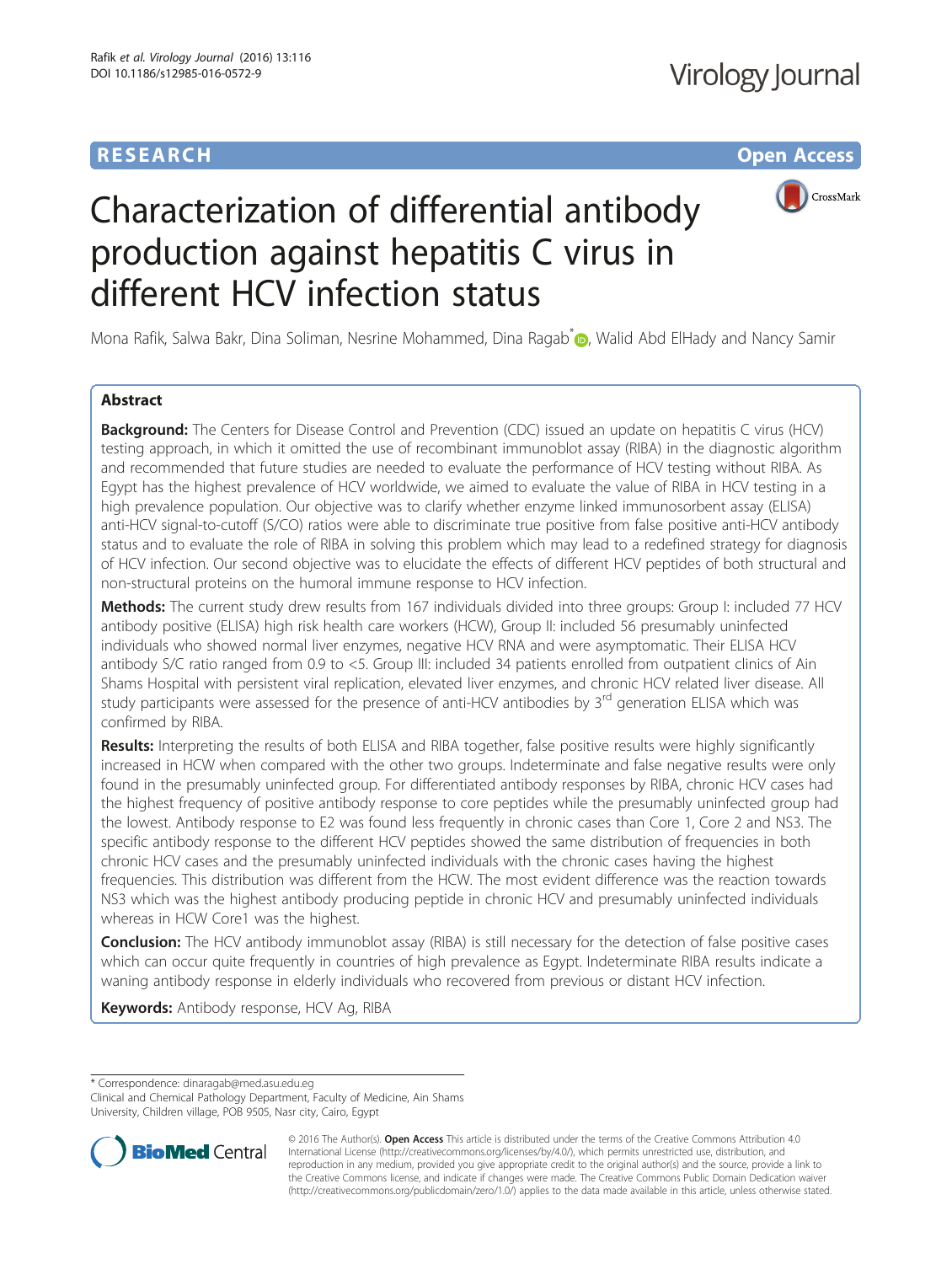# Background

Hepatitis C virus (HCV) infects >2 % of the world population, with an estimated >500,000 new infections annually in the highest endemic country, Egypt [[1](#page-7-0)]. Although some HCV-infected individuals can resolve infection without drug treatment, ~70 % develop chronic hepatitis and, over a period of 20–30 y, 20–30 % will develop liver cirrhosis and 1–5 % will develop hepatocellular carcinoma [\[2](#page-7-0)]. HCV is classified in the Hepacivirus genus within the Flaviviridae family. The structural HCV proteins include the core protein and transmembrane glycoprotein, E1 and E2 [\[3](#page-7-0)]. HCV has six nonstructural proteins; NS2, NS3, NS4A, NS4B, NS5A and NS5B [\[4](#page-7-0)].

The humoral response to HCV infection is broadly targeted, with antibodies to both structural and nonstructural proteins found in most cases [[5\]](#page-7-0). Although the commercial methodology to detect HCV-specific RNA and antibody responses in patient sera has greatly advanced in recent years, there is no detailed information of the immunogenicity of different HCV proteins in patients suffering from chronic HCV infection [[6\]](#page-7-0). On the other hand, healthy carriers of HCV infection exhibit a specific antibody response against HCV antigens, which could play a role in disease control. Detection of these antibodies may permit a thorough characterization of this response and further identify particular antibodies with potential clinical value [[7](#page-7-0)].

HCV antibody screening tests with enzyme-linked immunosorbent assays (ELISA), were proven to be both highly reliable and cost effective, which led to their almost universal utilization as a first-level screening procedure. However, both false positive [HCV-positive according to ELISA, but negative with a second-level recombinant immunoblot assay (RIBA)] and indeterminate results (HCV-positive with ELISA, indeterminate results with RIBA) may occur [[8](#page-7-0)]. RIBA is the preferred supplementary serological testing method due to its robust specificity [\[9](#page-7-0)].

In this study, our primary aim was to determine the qualitative differences in host antibody responses to different HCV proteins in Egyptian chronic HCV infection and health care workers and their correlation to clinical outcome. Our secondary aim was to assess the need for RIBA testing in a high prevalence setting as found in Egypt to discriminate true positive from false positive anti-HCV antibody status.

# Methods

# Subjects and sample collection

Prior to initiation, this study received approval by the Ethical Committee of the Faculty of Medicine, Ain Shams University. The study included a total of 167 individuals in three groups. Group I: included 77 ELISA HCV antibody positive high risk HCWs (22 males and 55 females) with a mean age of  $41.1 \pm 10.9$  years who worked at Ain Shams University laboratory and blood bank and were thus considered a high risk health care population. Group II: included 56 presumably uninfected individuals (34 males and 22 females) with a mean age of  $56.2 \pm 12.5$  years enrolled from Ain Shams University Hospital who were well characterized asymptomatic patients with normal liver enzymes and negative for HCV RNA. Their ELISA HCV antibody S/C ratio ranged from 0.9 to <5. Group III: This group included 34 patients (17 males and 17 females) with a mean age of  $42.5 \pm 8.1$  years enrolled from outpatient clinics of Ain Shams University Hospital with persistent HCV viral replication, elevated liver enzymes and chronic HCV related liver disease.

Venous blood samples (5 mL) were obtained from all participants. Samples were allowed to clot and sera were then separated by centrifugation (3500 rpm, 20 min, 25 °C) and then stored in aliquots at −20 °C until used for analysis of the various parameters outlined below.

#### Measurement of liver enzymes

Serum levels of Alanine aminotransferase (ALT) and aspartate aminotransferase (AST) were determined on a Synchron CX-9 chemistry analyzer (Beckman Instruments Inc., CA, USA). ALT and AST levels below 40 were considered normal.

#### Detection of HCV antibodies by ELISA

Presence of Anti-HCV antibodies was assessed using by 3<sup>rd</sup> generation ELISA (Diasorin S.P.A., Italy). The samples were considered positive for anti-HCV antibodies when the index values (S/CO) were >1.1, non-reactive when values were ≤0.9 and indeterminate when values ranged between >0.9 and 1.1.

# Detection of HCV RNA

Real time polymerase chain reaction was used for detection and quantitation of HCV RNA. HCV RNA was extracted from serum using QIAamp Viral RNA Mini Kit (Qiagen, Duesseldorf, Germany), then, the extract was added to Brilliant QRT-PCR 1-step Master Mix (Stratagene, La Jolla, USA) and real-time RT-PCR was done on Stratagene Mx3000P device.

# Recombinant immunoblot assay

The amount and profile of the HCV antibody was confirmed by the semiquantitative recombinant immunoblot assay (RIBA), using INNO-LIA™HCV Score supplied by INNOGENETICS, Belgium. The INNO-LIA® HCV Score assay utilizes well-defined antigens derived from HCV immunodominant proteins from the core region, the E2 hypervariable region (HVR), the NS3 helicase region and the NS4A, NS4B and NS5A regions. Band reactivity is graded by visual calibration against IgG control bands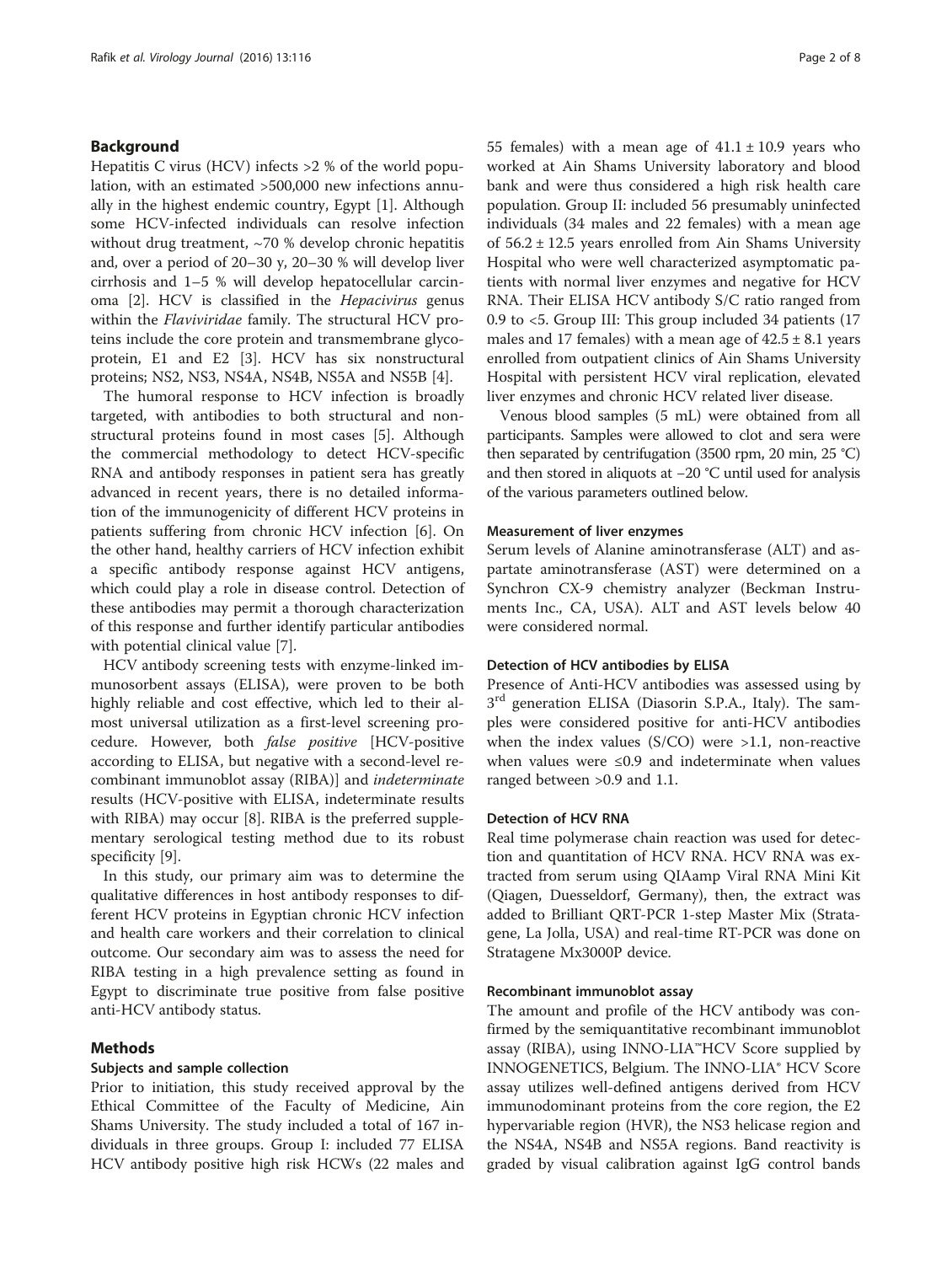present on each strip. The intensity of the colored bands is proportional to the amount of bound antibody and is graded as - (none),  $\pm$  and 1+ to 4.

A sample was considered positive when at least two HCV bands had reactivity of  $\pm$  or higher, indeterminate when either a single NS3 band had a reactivity of  $\pm$  or higher, or any other single band had reactivity of +1 or higher, and a result was considered negative either when no band reactivity was present or when only one HCV antigen line had a reactivity of  $\pm$ , except when the reactivity was observed for NS3.

# HCV Antibody results' interpretation

Interpretation of RIBA results with ELISA results was done as follows; sera were considered 1- true positive: anti-HCV antibodies indeterminate or positive by ELISA and positive by RIBA, 2- false positive: anti-HCV antibodies positive by ELISA with either indeterminate or negative RIBA or anti-HCV antibodies indeterminate by ELISA with negative RIBA, 3- indeterminate: anti-HCV antibodies are indeterminate by both ELISA and RIBA and 4- false negative: anti-HCV antibodies negative by ELISA and positive or indeterminate by RIBA.

# Statistical analyses

Statistical analysis was carried out with SPSS statistical software version 22.0 (SPSS Inc., Chicago, IL, USA) for Windows and a  $p$ -value < 0.05 was considered as significantly different and a  $p$ -value < 0.01 was considered as highly significant.

# Results

#### Descriptive characteristics of study participants

All 167 study participants were assessed for the presence of anti-HCV antibodies by  $3<sup>rd</sup>$  generation ELISA and confirmed by RIBA. Descriptive statistics of the studied groups is shown in Table 1.

#### Comparison of ELISA and RIBA results

Out of the total 167 samples, 123 were anti-HCV antibodies positive, 5 were negative and 39 were indeterminate by ELISA. When RIBA testing was performed out of the 123 anti-HCV antibodies positive by ELISA, 96 were positive, 6 were indeterminate and 21were negative.

True positive results were highly significantly increased in chronic hepatitis 91.2 % (31/34), followed by HCW 71.4 % (55/77) then the presumably uninfected group 48.2 % (27/56). False positive cases were highly significantly increased in HCW 28.6 % (22/77) when compared with presumably uninfected 8.9 % (5/56) and chronic 8.8 % (3/34). Indeterminate and false negative results were only present in the presumably uninfected group (Table [2\)](#page-3-0).

Indeterminate RIBA results were observed in 16.8 % (28/167) of the sample submitted to RIBA. Of these 3 samples were detected in HCW, 2 samples were detected in chronic, while 23 sample were detected in the presumably uninfected group. In HCW the reactivity was due to core1, core2 and NS3. In chronic HCV cases, the reactivity was due to NS3. While in the presumably uninfected group the reactivity was due to core1 in 2 samples and core2 in another 2 sample while 19 samples were due to NS3 (Table [3\)](#page-3-0).

#### Differentiated antibody responses in RIBA testing

Chronic HCV cases had the highest frequency of positive antibody response to both core 1 and core 2 peptides (91.2 %,76.5 %) than both HCW (70.1 %, 68.9 %) and the presumably uninfected group (48.2 %, 46.4 %). Moreover, Core 1and 2 in HCW proved to be highly significantly increased when compared with presumably uninfected group.

Comparison of E2 antibody response between the studied groups revealed a non-significant difference between chronic cases (35.3 %) and HCW (28.6 %). However, there was a highly significant increase in antibody responses to E2 in chronic HCV cases when compared with the presumably uninfected group (8.9 %) and a significant increase in HCW when compared to the presumably uninfected group.

Antibody responses to NS3 were found to be highly significantly increased in chronic HCV cases (97.1 %) when compared with the presumably uninfected group (78.6 %) and with the HCW (65 %). NS3 antibody responses in HCW were found to be highly significantly decreased when compared with the presumably uninfected group. Antibody responses to NS4 were highly significantly increased in chronic HCV cases (67.6 %) when compared with HCW (46.8 %) and with presumably uninfected individuals (16.1 %). Similarly the HCW showed a highly significant increase when compared with presumably uninfected individuals. Comparison between the studied groups as regards the reactivity to NS5 peptides revealed a highly significant increase in

Table 1 Descriptive statistics of the studied group

|                           | <b>HCW</b>      | Presumably uninfected | Chronic HCV     |
|---------------------------|-----------------|-----------------------|-----------------|
| Age, mean $\pm$ SD        | $41.1 \pm 10.9$ | $56.2 \pm 12.5$       | $42.5 + 8.1$    |
| Sex (M/F)                 | 22/55           | 34/22                 | 17/17           |
| ALT (IU/L), Mean $\pm$ SD | $27 \pm 22.5$   | $25.4 \pm 11.4$       | $42.1 \pm 23.1$ |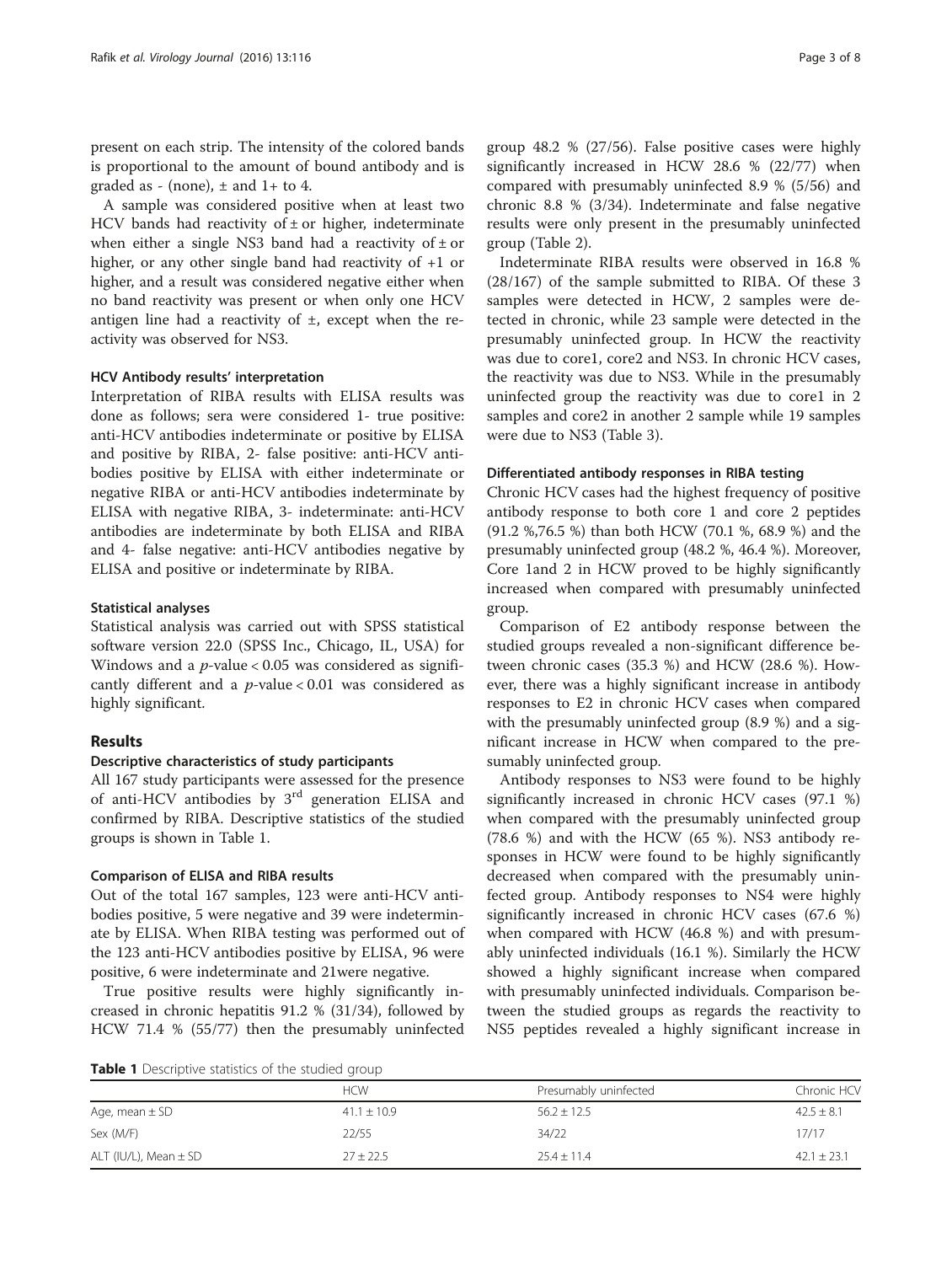|                | Groups tested, n |                       |         |                       |                |               |              |                     |       |
|----------------|------------------|-----------------------|---------|-----------------------|----------------|---------------|--------------|---------------------|-------|
|                | <b>HCW</b>       | Presumably uninfected | р       | Presumably uninfected | Chronic        | $\mathcal{D}$ | <b>HCW</b>   | Chronic             | p     |
| <b>ELISA</b>   |                  |                       |         |                       |                |               |              |                     |       |
| negative       | $\mathbf{0}$     | 5                     |         | 5                     | $\mathbf 0$    |               | $\mathbf{0}$ | $\mathsf{O}\xspace$ |       |
| indeterminate  | $\mathbf{0}$     | 39                    |         | 39                    | $\mathbf{0}$   |               | $\circ$      | 0                   |       |
| positive       | 77               | 12                    |         | 12                    | 34             |               | 77           | 34                  |       |
| <b>RIBA</b>    |                  |                       |         |                       |                |               |              |                     |       |
| negative       | 19               | 4                     |         | 4                     |                |               | 19           |                     |       |
| indeterminate  | 3                | 23                    | < 0.001 | 23                    | $\overline{2}$ | < 0.001       | $\mathbf{3}$ | 2                   | 0.044 |
| positive       | 55               | 29                    |         | 29                    | 31             |               | 55           | 31                  |       |
| ELISA + RIBA   |                  |                       |         |                       |                |               |              |                     |       |
| true positive  | 55               | 27                    |         | 27                    | 31             |               | 55           | 31                  | 0.022 |
| false positive | 22               | 5                     | < 0.001 | 5                     | 3              | < 0.001       | 22           | 3                   |       |
| indeterminate  | $\mathbf{0}$     | 19                    |         | 19                    | $\mathbf{0}$   |               | $\mathbf 0$  | 0                   |       |
| false negative | $\mathbf 0$      | 5                     |         | 5                     | $\mathbf 0$    |               | $\mathbf{0}$ | $\mathbf 0$         |       |

<span id="page-3-0"></span>Table 2 Comparative statistics of HCV antibody status by ELISA and RIBA

chronic HCV cases (44.1 %) when compared to both the presumably uninfected group and HCW. A significant increase in reactivity to NS5 peptides was found in HCW when compared with the presumably uninfected group. To summarize, the antibody response to core (1& 2) and NS4 & NS5 show the same pattern of significantly increased values in chronic HCV cases than both HCW and presumably uninfected group with the HCW being significantly higher than the presumably uninfected group. As for the E2 antibody response there was no significant difference between the chronic HCV cases and the HCW while the presumably uninfected group had significantly lower values than both. The NS3 response showed a significantly lower response in HCW than both chronic HCV cases and the presumably uninfected group while the chronic HCV cases had a significantly higher value than the presumably uninfected group (Table [4\)](#page-4-0).

# Comparison of frequencies of specific antibody response

When we studied the frequencies of the specific antibody response to the different HCV peptides we found that chronic HCV cases and the presumably uninfected individuals had the same distribution of frequencies (NS3, C1, C2, NS4, NS5, and E2) with the chronic cases having the highest frequencies. This distribution of

Table 3 Distribution of reactivity to HCV antigens in the studied group with indeterminate RIBA results

|                       | Core1 | Core <sub>2</sub> | NS3 |
|-----------------------|-------|-------------------|-----|
| <b>HCW</b>            |       |                   |     |
| Presumably uninfected |       |                   | 19  |
| Chronic               |       |                   |     |

specific antibody responses was different in the HCW (C1, C2, NS3, NS4, E2 and NS5). The most evident difference was the reaction towards NS 3 peptides which was the highest antibody producing peptide in chronic HCV and presumably uninfected individuals whereas in HCW C1 was the highest (Table [5\)](#page-4-0).

#### Breadth and strength of the antibody response

The breadth and the intensity of the antibody response detected by the number of positive bands observed in RIBA, was classified into 1 band (indeterminate), low intensity (2 bands) and strong intensity(3-6 bands). This revealed that in chronic cases 90.9 % (30/33) presented with reactivity to three antigens or more, while in HCW the reactivity to three antigens or more was 86.2 % (50/ 58) and in the presumably uninfected group the reactivity to three antigens or more was 13.5 % (21/52) (Table [6\)](#page-5-0). There was no significant difference in the breadth and strength of the antibody response between the chronic HCV cases and the HCW, however both chronic HCV cases and the HCW showed a significantly wider and stronger antibody response than the presumably uninfected group.

# Multiple regression analysis

Multiple regression analysis was carried out to detect which HCV peptides could differentiate chronic from HCW and presumably uninfected individuals. The presence of antibodies against both Core 2 and NS3 in chronic HCV cases can differentiate chronic cases from HCW with Odd' s ratio 12.38 (Table [7\)](#page-5-0). While the presence of antibodies against both Core 1 and NS4 in chronic HCV cases can differentiate them from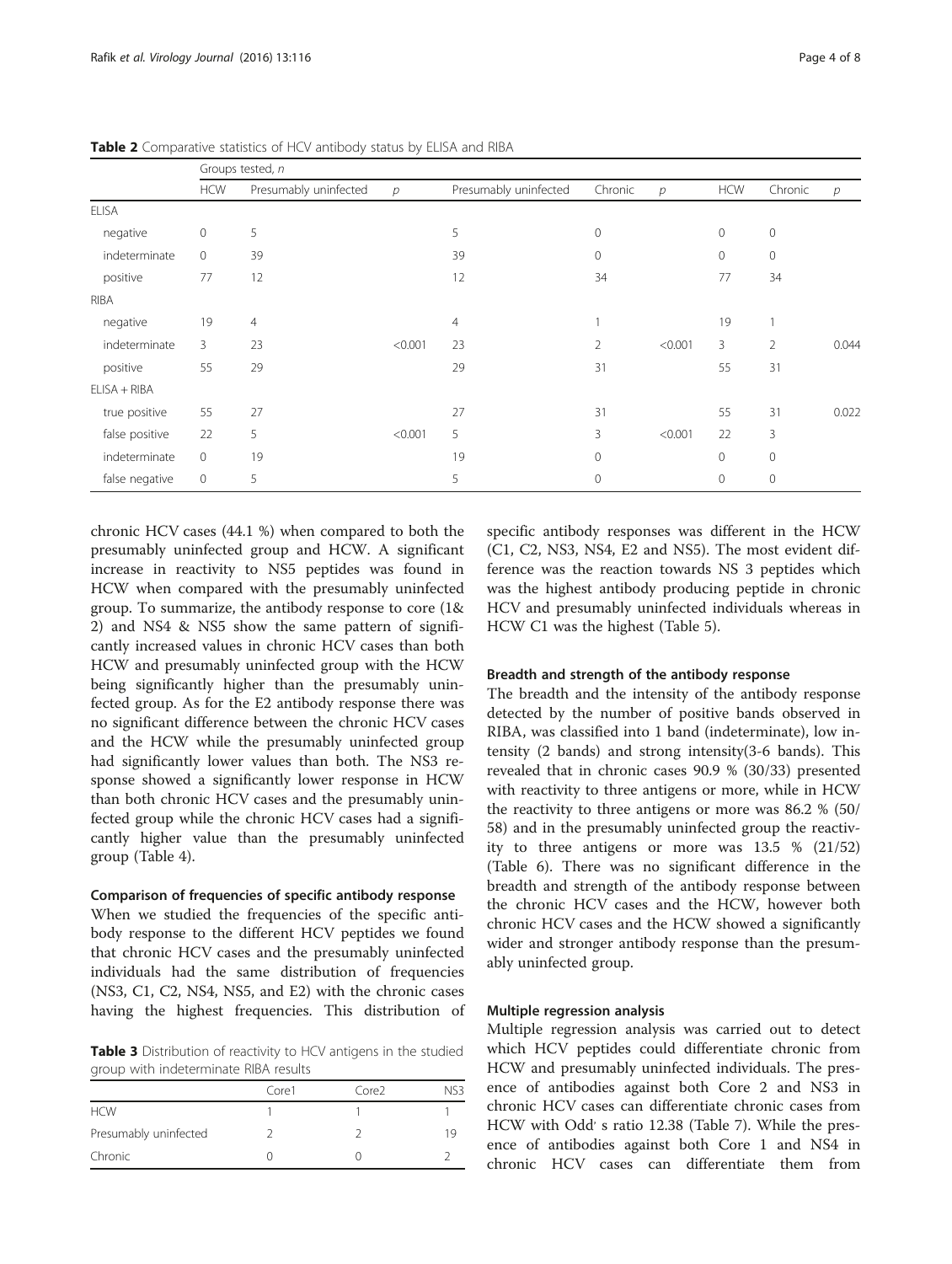| HCV peptide |            | Groups tested, n      |         |                       |              |                |            |              |                  |  |  |  |
|-------------|------------|-----------------------|---------|-----------------------|--------------|----------------|------------|--------------|------------------|--|--|--|
|             | <b>HCW</b> | Presumably uninfected | р       | Presumably uninfected | Chronic      | $\overline{p}$ | <b>HCW</b> | Chronic      | $\boldsymbol{p}$ |  |  |  |
| Core 1      |            |                       |         |                       |              |                |            |              |                  |  |  |  |
| negative    | 23         | 29                    | 0.003   | 29                    | 3            | < 0.001        | 23         | $\mathbf{3}$ | < 0.001          |  |  |  |
| positive    | 54         | 27                    |         | 27                    | 31           |                | 54         | 31           |                  |  |  |  |
| Core 2      |            |                       |         |                       |              |                |            |              |                  |  |  |  |
| negative    | 24         | 30                    | < 0.001 | 30                    | 8            | 0.001          | 24         | 8            | < 0.001          |  |  |  |
| positive    | 53         | 26                    |         | 26                    | 26           |                | 53         | 26           |                  |  |  |  |
| E 2         |            |                       |         |                       |              |                |            |              |                  |  |  |  |
| negative    | 55         | 51                    | 0.017   | 51                    | 22           | 0.002          | 55         | 22           | 0.29             |  |  |  |
| positive    | 22         | 5                     |         | 5                     | 12           |                | 22         | 12           |                  |  |  |  |
| NS3         |            |                       |         |                       |              |                |            |              |                  |  |  |  |
| negative    | 27         | 12                    | < 0.001 | 12                    | $\mathbf{1}$ | 0.002          | 27         | $\mathbf{1}$ | < 0.001          |  |  |  |
| positive    | 50         | 44                    |         | 44                    | 33           |                | 50         | 33           |                  |  |  |  |
| NS4         |            |                       |         |                       |              |                |            |              |                  |  |  |  |
| negative    | 41         | 47                    | 0.001   | 47                    | 11           | < 0.001        | 41         | 11           | < 0.001          |  |  |  |
| positive    | 36         | 9                     |         | 9                     | 23           |                | 36         | 23           |                  |  |  |  |
| NS5         |            |                       |         |                       |              |                |            |              |                  |  |  |  |
| negative    | 56         | 51                    | 0.018   | 51                    | 19           | < 0.001        | 56         | 19           | 0.011            |  |  |  |
| positive    | 21         | 5                     |         | 5                     | 15           |                | 21         | 15           |                  |  |  |  |

<span id="page-4-0"></span>Table 4 Comparative statistics of antibody reactivity to HCV antigens in the studied groups

presumably uninfected individuals with Odd's ratio 10.33 (Table [8\)](#page-6-0).

# Association of RIBA results with clinical data

Comparison of the median age of the RIBA indeterminate (55.5 years) and RIBA positive (44 years) subjects, proved that there was a highly significant difference with RIBA indeterminate showing a higher age (Table [9](#page-6-0)).

# Viral load

Comparative statistics of viral load with number of bands in RIBA testing in chronic HCV patients proved to be non-significant (Table [10](#page-6-0)). RT-PCR was carried out for a proportion of the true positive and indeterminate HCV antibody results (Table [11\)](#page-6-0). In both the HCW and the presumably uninfected group all PCR results

Table 5 Frequency of specific antibody responses in studied groups

| <b>HCW</b>      |        |                 | Presumably uninfected |                | Chronic |  |  |
|-----------------|--------|-----------------|-----------------------|----------------|---------|--|--|
| NS5             | 27.3 % | F2              | 8.9%                  | F <sub>2</sub> | 35.3 %  |  |  |
| F <sub>2</sub>  | 28.6 % | NS5             | 9.0 %                 | NS5            | 44.1 %  |  |  |
| N <sub>S4</sub> | 46.8%  | N <sub>S4</sub> | 16.3 %                | NS4            | 67.0 %  |  |  |
| NS3             | 65.0%  | C2              | 46.4 %                | $\bigcirc$     | 76.5 %  |  |  |
| $\bigcirc$      | 68.9 % | $\subset$ 1     | 48.2 %                | $\subset$ 1    | 91.2 %  |  |  |
| C <sub>1</sub>  | 70.1 % | NS <sub>3</sub> | 78.6 %                | NS3            | 97.3 %  |  |  |

were found negative for both true positives and indeterminate HCV antibody results.

# **Discussion**

Hepatitis C virus is a global health problem and the World Health Organization estimates that at least 170 million people are infected with HCV worldwide, with most of these concentrated in developing countries. The high incidence of HCV in Egypt (14.7 % of the adult population is HCV seropositive) provides the unique opportunity to learn a lot about HCV [[1\]](#page-7-0).

The diagnosis of HCV infection is based on the detection of anti-HCV and HCV RNA. Detection of anti-HCV by immunoassay is the screening test used to evaluate HCV exposure [[10](#page-7-0)]. However, among populations with low (<10 %) prevalence of HCV infection, assays for anti-HCV antibodies show high false-positive rates [[11\]](#page-7-0) which require confirmation with other more specific supplementary tests. Recombinant immunoblot assay is the preferred supplementary serological testing method due to its robust specificity [\[9](#page-7-0), [12, 13](#page-7-0)]. According to the 2003 Centers for Disease Control and Prevention (CDC) guidelines, positive anti-HCV screening results should be confirmed using RIBA to confirm positive screening results and differentiate false positivity from true HCV exposure [\[14](#page-7-0)]. However, the only Food and Drug Administration (FDA) licensed supplemental anti-HCV test in the united states, Chiron RIBA HCV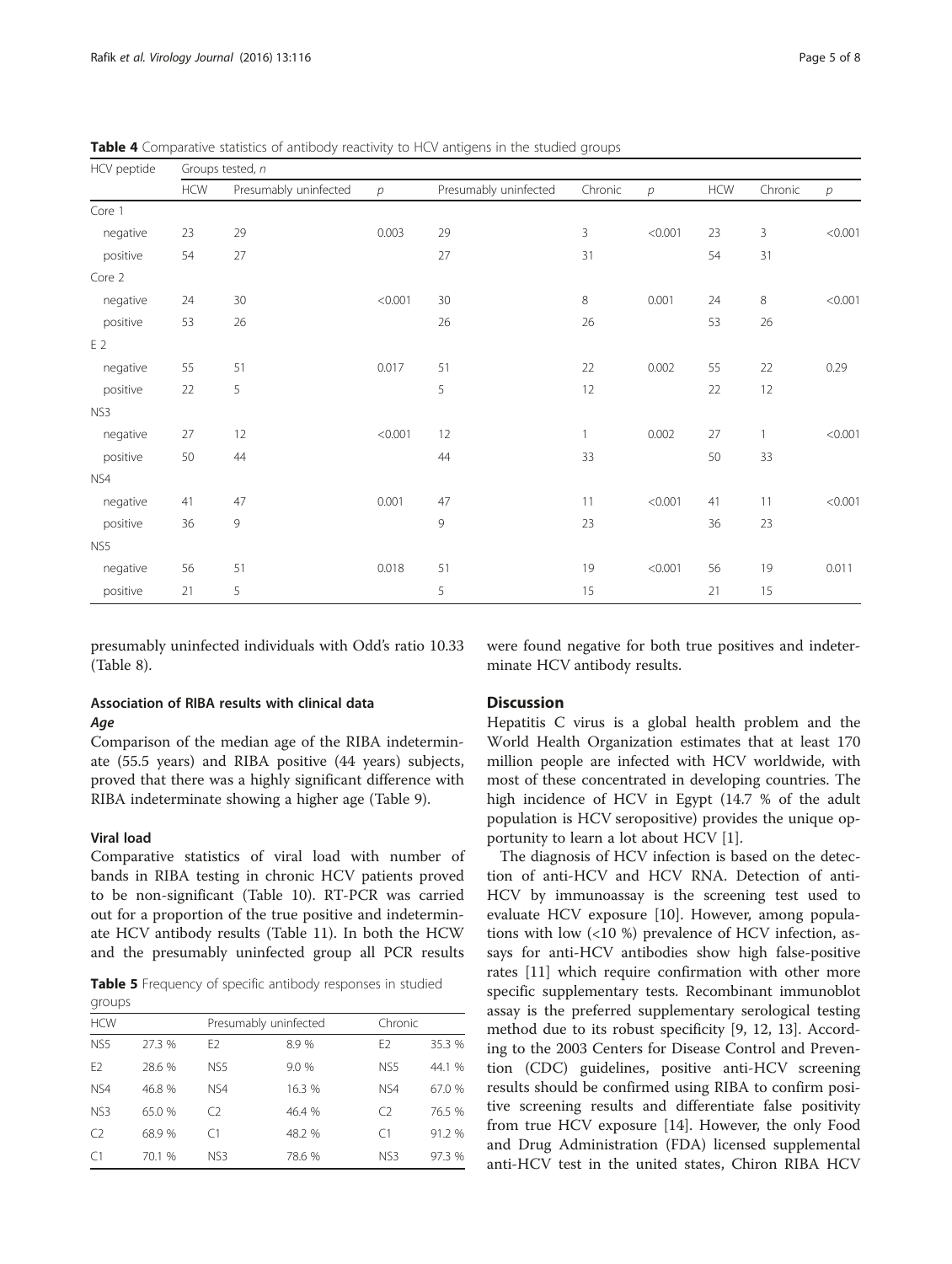|           | Groups tested, n |                       |               |                       |         |         |            |         |       |
|-----------|------------------|-----------------------|---------------|-----------------------|---------|---------|------------|---------|-------|
|           | <b>HCW</b>       | Presumably uninfected | D             | Presumably uninfected | Chronic | D       | <b>HCW</b> | Chronic |       |
| 1 band    |                  |                       | $<$ 0.001 $<$ | 23                    |         | < 0.001 |            |         | 0.069 |
| 2 bands   |                  |                       |               |                       |         |         |            |         |       |
| 3-6 bands | 50               |                       |               |                       | 30      |         | 50         | 30      |       |

<span id="page-5-0"></span>Table 6 Comparative statistics of the breadth and strength of antibody response observed in RIBA testing in studied groups

3.0, has been permanently discontinued in 2011. In May of 2013, CDC issued an update on the HCV testing approach, in which it stated that the only other FDA approved supplemental tests for HCV infection are those that detect HCV viremia and recommended that future studies are needed to evaluate the performance of HCV testing without RIBA [\[15](#page-7-0)]. In spite of the CDC decision to remove RIBA from the diagnostic algorithm for HCV, our results indicate the necessity for continuing the use of RIBA. Egypt has the highest prevalence of HCV in the world and our results show that screening by ELISA resulted in a false positive status of 28.6 % (22/77) in HCW and 8.9 % (5/56) in presumably uninfected individuals. These cases all had a negative PCR and would have been considered as previous exposure to HCV for follow up. With the use of RIBA, their HCV status is negative with no need for follow up.

False positive results showed a highly significant increase in HCW when compared with both the presumably uninfected and chronic HCV cases. The higher percentage of false positive results of anti HCV in populations with high risk (HCW) may reflect either a past resolved infection [\[16](#page-7-0)] or may be the product of crossreactivity with other viral infections such as HIV or hepatitis B [\[8](#page-7-0)].

Indeterminate RIBA was found in 28 cases in all the studied groups with the majority of them found in the presumably uninfected group with no viremia mainly due to a single peptide NS3 and was associated with older age. Indeterminate RIBA results with no detected viremia is consistent with results that have been previously reported [\[11](#page-7-0), [17](#page-7-0), [18\]](#page-7-0) and could involve instances in which past HCV infections occurred and were eliminated without total elimination of the antibodies [[17\]](#page-7-0).

It has been thought that indeterminate RIBA results represent false positive reactions, however, Makuria et al., [[19\]](#page-7-0) have shown that the majority represent waning antibody responses in persons who have recovered from a distant HCV infection. They studied cell mediate

Table 7 Multiple regression analysis for discrimination to HCV antigens reactivity among HCW and chronic

|                            |          | <b>HCW</b> | Chronic | $\overline{D}$ | Odd's ratio |
|----------------------------|----------|------------|---------|----------------|-------------|
| Core $2 + NS3$ negative 21 |          |            |         | 0.003          | 12.38       |
|                            | positive | 56         | 33      |                |             |

immune responses to HCV peptides using interferon gamma elispot assay. They found out that RIBA indeterminates had strong cell mediated immune (CMI) responses, similar to those who had spontaneously recovered from HCV infection and different from those chronically infected and normal controls. They also used Luciferase Immunoprecipitation System (LIPS), and reported a stepwise diminution in antibody level from being a chronic carrier, to spontaneously recovered, to RIBA indeterminate.

The association of indeterminate RIBA results with older age is consistent with what Makuria et al. [[19](#page-7-0)] has also reported in their study. They reported that RIBAindeterminate blood donors were older than spontaneously recovered subjects or chronic HCV carriers. The older age of this group suggests that their HCV exposure might have been in the remote past allowing time for some anti-HCV antibody responses to have waned. Supporting this concept is the finding of Seeff et al. [[20](#page-7-0)] who found that complete loss of antibody was shown in a retrospective-prospective study where 7 % of subjects who had anti-HCV in their original stored sample, no longer had antibody when recalled 23 years later. Interestingly, Sillanpää and coworkers [[6\]](#page-7-0) analysed sera from five HCV RNA and antibody positive patients during a period of 18 to 25 month. The antibody levels against the major immunogenic proteins were found to remain relatively constant. However, in three patients there were some changes in anti-HCV antibody levels, namely a weak decrease in the core and NS specific antibody levels during the follow-up period. Similar analysis by Muerhoff et al. [\[21\]](#page-7-0) revealed that while in most cases anti-HCV antibodies remain at a constant level, there were some individuals whose antibody levels showed some fluctuation.

While waning antibody responses could explain RIBA indeterminates in HCV RNA negative individuals, we think that RIBA indeterminate results in the HCV RNA positive patients (2 chronic HCV patients), in our study, could be due to poor humoral immune response.

We found that the majority of RIBA indeterminates in presumably uninfected subjects presented antibodies that bind to HCV NS3 peptides. Similar results have been reported previously by Pereira et al. [\[9](#page-7-0)] who found anti-NS3 antibodies (86 %; 12/14) and anti-core antibodies (14 %; 2/14) when examining blood donors.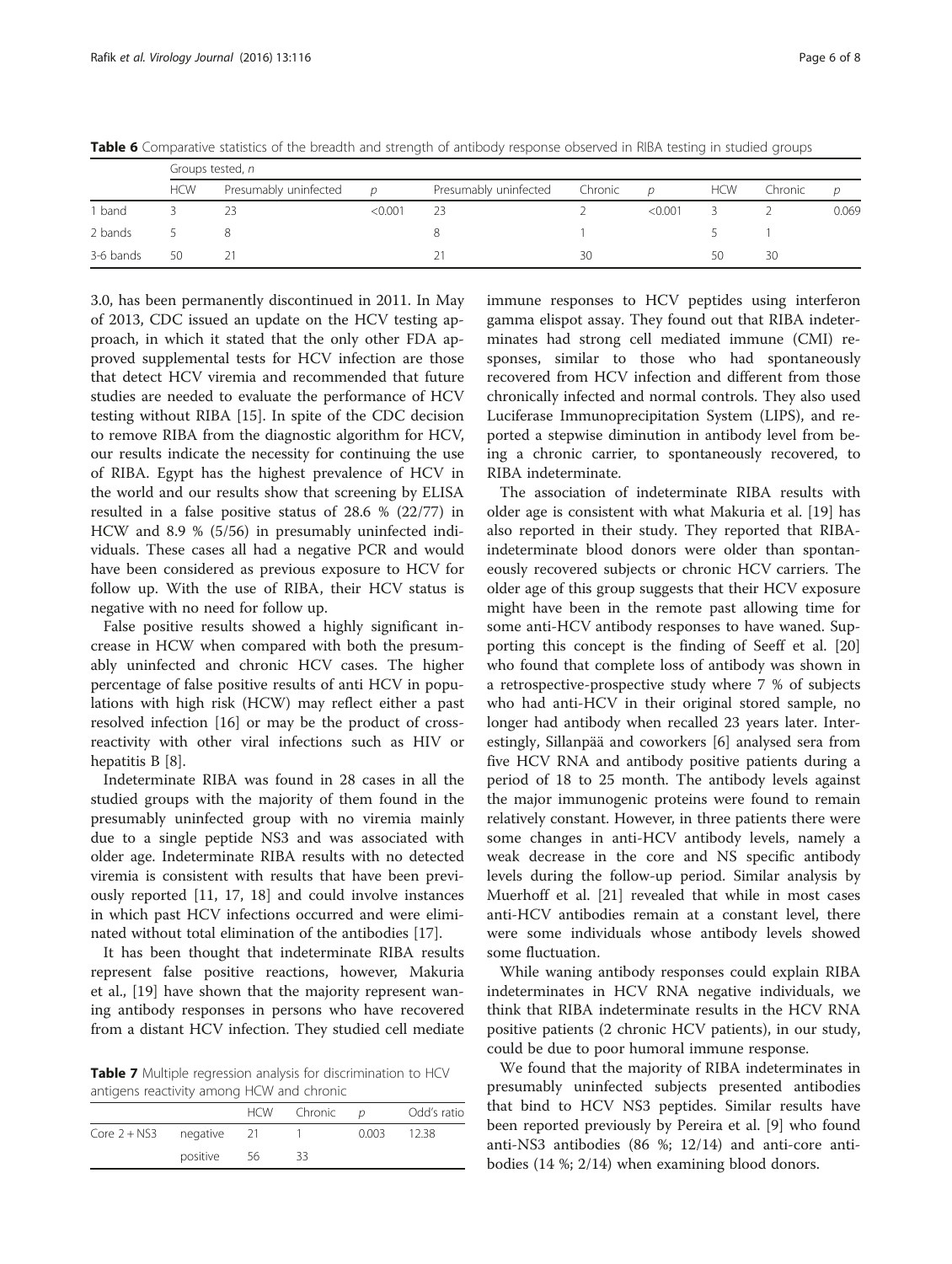<span id="page-6-0"></span>Table 8 Multiple regression analysis for discrimination to HCV antigens reactivity among presumably uninfected and chronic HCV subjects

|                            |          | Presumably Chronic<br>uninfected |    |         | Odd's<br>ratio |
|----------------------------|----------|----------------------------------|----|---------|----------------|
| Core $1 + NS4$ Negative 28 |          |                                  |    | < 0.001 | 10.33          |
|                            | Positive | 28                               | 31 |         |                |

We focused on the study of the immunogenicity of various HCV proteins in order to reveal which viral proteins are the targets of humoral anti-HCV immune responses in humans. We examined the frequency of anti-HCV antibody responses against individual HCV proteins using RIBA test in chronic HCV, HCW and presumably uninfected subjects.

The frequency distribution of the antibody reactivity in the studied groups showed that antibodies to NS3 were lower in HCW than the other two groups and were not the most frequent antibody detected. Antibodies to NS3 have been previously associated with viral persistence. Individuals with viral persistence had higher antibody responses to NS3 as compared with individuals with apparent viral clearance from blood. Apparent viral clearance from blood was associated with a significant decrease of antibodies to NS3, independent of HCV genotype, as compared with individuals with persistent viremia [\[22\]](#page-7-0).

In the present study, although HCV infection elicits different antibody profiles in studied group, Core 2 and NS3 were identified to separate the chronic state from HCW, while antibodies against both Core 1 and NS4 can differentiate chronic from presumably uninfected subjects. The highly significant increase of core protein in chronic HCV may be due to the fact that HCV core protein was identified as an immune-modulatory molecule suppressing T lymphocyte responsiveness through its interaction with complement receptor (gC1qR). The binding of extracellular core to gC1qR displayed on T cell surface leads to CD4+ T cell deregulation and suppression of CD8+ T cell function [\[23\]](#page-7-0). Moreover, HCVcore and non-structural components; NS3 and NS5A proteins, directly induce OS that results in liver damage during HCV infection [[24\]](#page-7-0). These results show that antibody responses to various HCV proteins show considerable differences in frequency with certain proteins being highly immunogenic in all HCV-infected individuals while E2 were very poorly immunogenic. Beld et al. [[22](#page-7-0)]

Table 9 Comparative statistics of RIBA positive and RIBA indeterminate as regard age

| mactemmate as regard age |                    |         |             |  |  |  |
|--------------------------|--------------------|---------|-------------|--|--|--|
| RIBA                     | Age Median (range) |         | Odd's ratio |  |  |  |
| positive                 | 44 (35-53)         | < 0.001 | 10.33       |  |  |  |
| indeterminate            | 55.5 (49-65.5)     |         |             |  |  |  |

| <b>Table 10</b> Comparative statistics of viral load (IU/ml) with |  |
|-------------------------------------------------------------------|--|
| number of bands in chronic HCV patients                           |  |

|         | Number of patients | Viral load, median (range) | P     |
|---------|--------------------|----------------------------|-------|
|         |                    |                            |       |
| 0 band  |                    | 4850000                    | 0.137 |
| 1 band  | $\mathcal{P}$      | 295250 (12500-578000)      |       |
| 2 hands |                    | 354000                     |       |
| 3 bands | 5                  | 474 (40-184000)            |       |
| 4 bands | 11                 | 134000 (335-4170000)       |       |
| 5 bands | 7                  | 139000 (166-4560000)       |       |
| 6 bands | 7                  | 25000 (2025-249000)        |       |

stated that their findings suggest that NS3 and NS5 antibody titers may be a marker for chronicity and an alternative for monitoring efficacy of HCV therapy.

The presence of E2 in low frequency in presumably uninfected subjects and its highly significant increase in chronic and HCW subjects were concordant with a study carried out by Chen and coworkers [[25](#page-7-0)] among 60 chronic HCV patients. They revealed E2 antibodies in 98 %, core in 97 %, NS3 in 88 %, NS5 in 68 % and NS4 in 48 % of the cases. Similarly, in a another study, anti-envelope protein antibodies (anti E2) were present less frequently in patients with serological viral clearance compared with those with viral persistence, showing that anti-envelope antibody titer correlates with HCV viremia [\[26\]](#page-7-0).

The reactivity to three or more bands in the RIBA analysis was significantly increased in chronic HCV and HCW in comparison to presumably uninfected subjects. However, the number of positive bands present on the RIBA strips was not correlated with the viral load in chronic HCV. Although, Pereira et al., also reported that it was not possible to confirm any relationship between the presence of viremia and the number of bands with observed reactivity using RIBA, they found that HCV viral load is high (>850,000 IU/m) in 65 % (15/23) of the samples that showed reactivity in all four bands [\[9](#page-7-0)].

Table 11 HCV Real-time RT-PCR results in true positives and indeterminate HCV antibody results

|                          | <b>HCW</b> | Presumably uninfected | Chronic          |
|--------------------------|------------|-----------------------|------------------|
| True positive $= 113$    | 55         | 27                    | 31               |
| RT-PCR (Number of cases) | 25         | 26                    | 34               |
| Positive                 | 0          | 0                     | 34               |
| Negative                 | 25         | 26                    | 0                |
| Indeterminate $=19$      | ∩          | 19                    | $\left( \right)$ |
| RT-PCR (Number of cases) | 0          | 11                    | $\left( \right)$ |
| Positive                 |            | 0                     | $\left( \right)$ |
| Negative                 |            | 11                    | $\left( \right)$ |